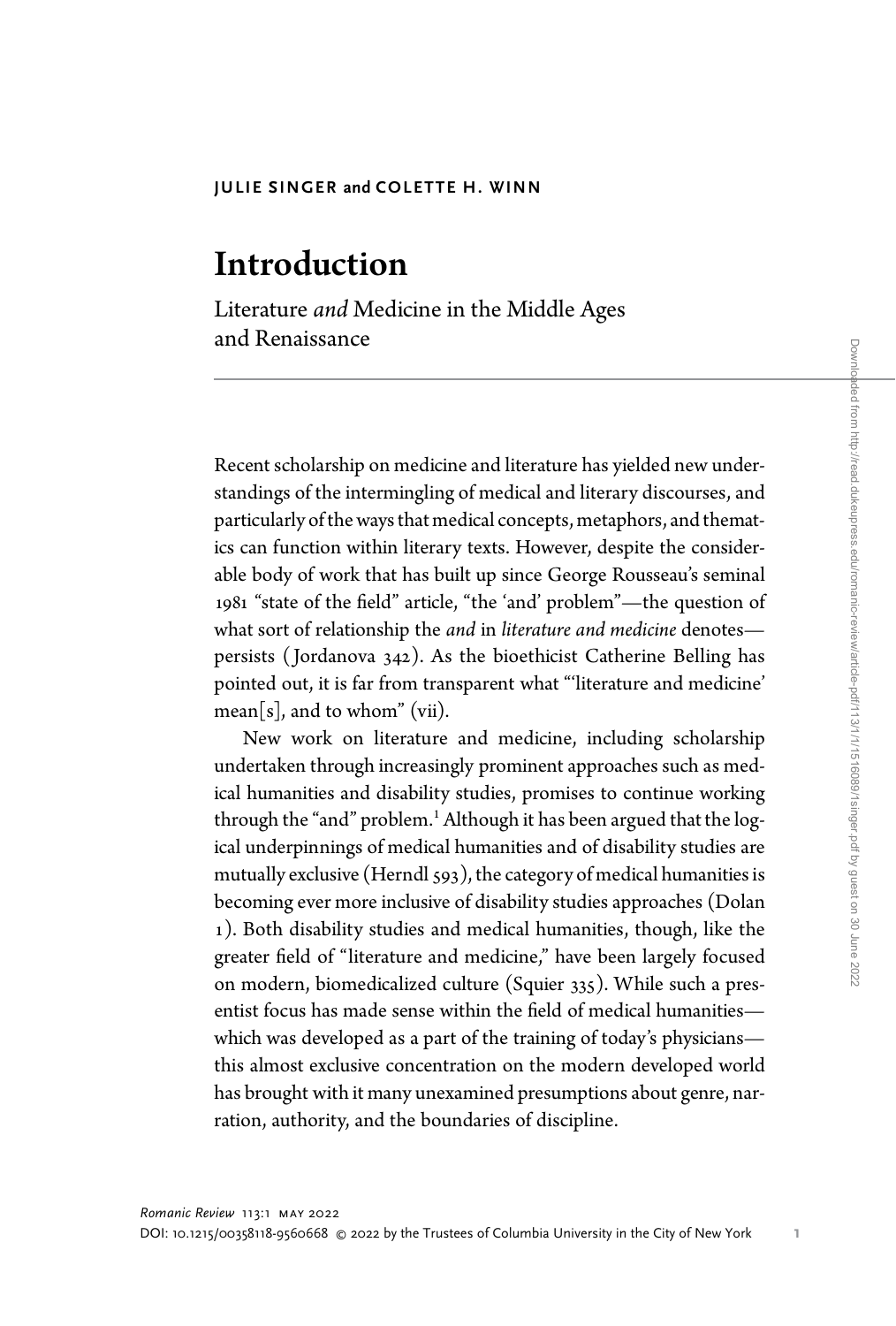This special issue is structured in three parts that shed light on the multidimensionality of the interplay between medicine and literature in the medieval and early modern periods. It proposes to rethink this relationship from three vantage points: the phenomenon of cross-fertilization, characteristic of earlier periods; the use of medical discourse in literary texts as an interpretative tool; and the use of literature as a strategy of self-care.

### 1. Medicine and Literature and the Phenomenon of Cross-Fertilization

The first part of this issue considers a widespread phenomenon in medieval and early modern times: the cross-fertilization between medical discourse and literary practice. Partly for didactic purposes (i.e., in order to facilitate the memorization of basic scientific concepts), early medical treatises were frequently rendered into verse. There are many examples of this practice, but the most illustrious is without a doubt Avicenna's Medical Poem, which reads as a poetic summary of his encyclopedic textbook, Al Qanun Fi Al-Tibb (The Canon of Medicine). From such practice a specific genre came into existence, which generally borrowed its content from medicine and its form and rhetorical strategies from literature. Various aspects of this cross-fertilization phenomenon are discussed here as well as the uses made of it by several early physicians and poets. Taking as examples two medieval texts, one in verse by Gilles de Corbeil, the other in prose by Gentile da Foligno, Maggie Fritz-Morkin interrogates the specificity of what she calls "uro/poiesis," whereas Colette Winn examines the ways in which, in his Palais des Curieux, Béroalde de Verville makes use of a hybrid form (his medically themed short story reads like a case history) in order to revisit and give a new meaning to an old medical debate.

In "Poetry and Poetics in Gilles of Corbeil and Gentile da Foligno's Carmina de urinarum iudiciis," Maggie Fritz-Morkin interprets the conjunction of medicine and literature in a perhaps unexpected site: the uroscopy flask. Fritz-Morkin demonstrates how Gilles of Corbeil and other high medieval writers present their medical poetry as poetry, and how Gentile da Foligno's later prose commentary continues to position Gilles's poems as works that derive some of their truth-telling power from their verse form. She thus demonstrates that the and of "literature and medicine," like the and of "text and commentary," serves to amplify rhetorical efficacy through textual dialogue.

Colette Winn's "Béroalde de Verville, médecin conteur, et la seconde vie de la Querelle de l'Abstinente (1612)" takes as its object a specifically literary intervention in a medical debate that appeared already to have been resolved by the time the physician and writer Béroalde de Verville included it in his Palais des curieux: how long can a fasting woman survive without food or drink? Winn deftly exposes the currents of pleasure and surprise, excess and moderation,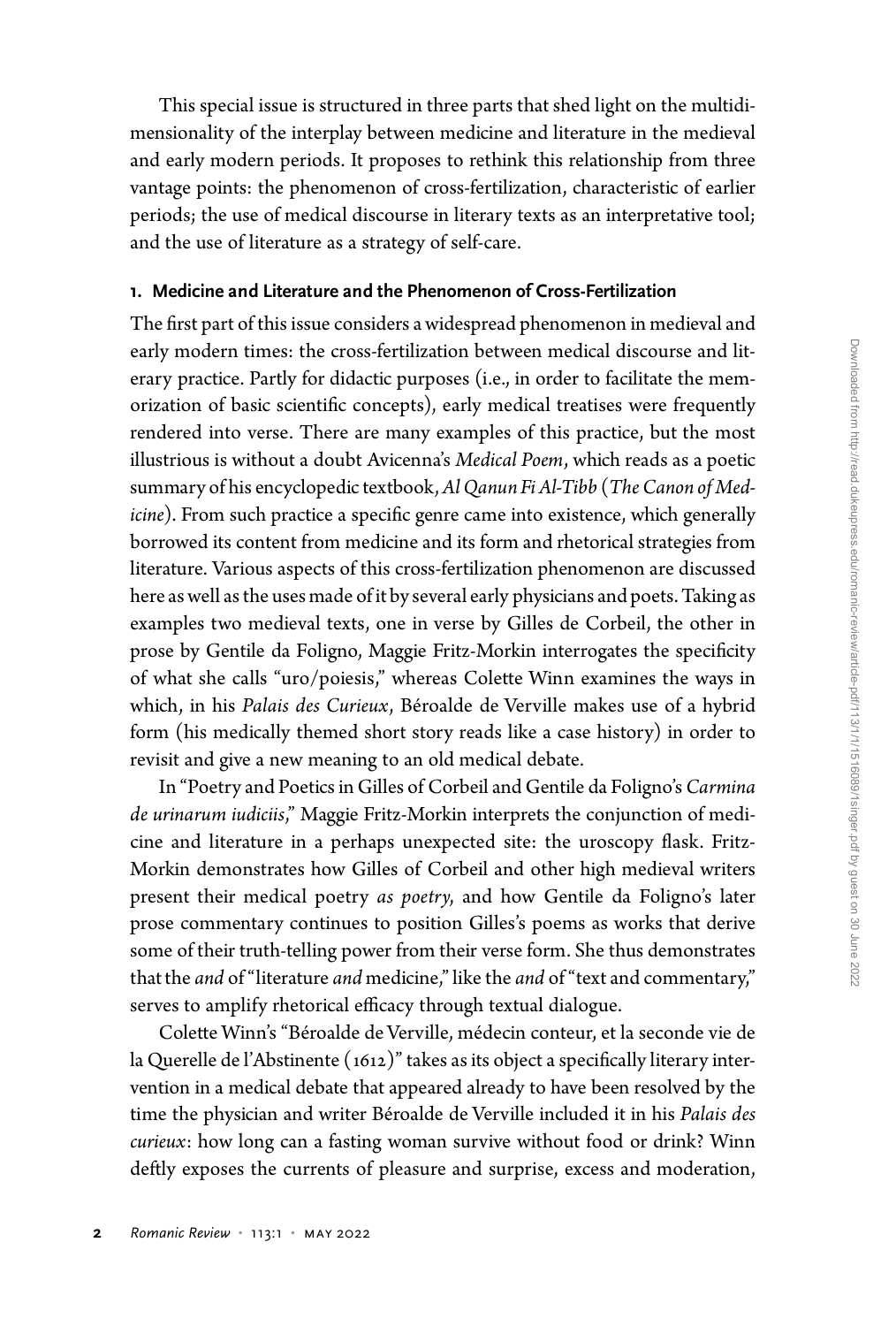that underlie this narrative, highlighting the primacy of *curiosity* in this selfconsciously literary treatment of a medical question. She thus demonstrates that the structure of Béroalde de Verville's anecdote of the abstinente mirrors the author's larger project and its revindication of the spirit of free inquiry: even a closed medical debate remains open to literary investigation.

## 2. Medicine in Literature as an Interpretative Tool

The second part attempts to elucidate the unexpected or even disruptive presence of medical discourse in literary texts and the purpose behind its integration in literary discourses. The three studies included here show that this intrusion may take all kinds of forms. For example, in Joseph R. Johnson's study of beast fables, it appears in the profusion of medical metaphors and images and the medical knowledge expressed by the animals. Matteo Pace describes it as an intertext based on Avicenna's theory of forma specifica which permeates Guido Guinizzelli's theory of nobility. Kathleen Long, for her part, argues that it seeps into the story of the Hermaphrodites as an intriguing banquet scene. In all three cases, the unexpected medical discourse functions as an interpretative tool, that is as a strategy aimed at directing the reader's attention to the "real" message conveyed in these works.

Joseph R. Johnson's "The Physician's Species: Knowledge and Power in the Animal Clinic" explores the potential of the literature-medicine relationship to compound power differentials, especially when the tropes and stock characters of "beast literature" are allowed to run wild in a medical setting. Predators become patients or pose as physicians, creating an unstable dynamic that Johnson terms "the animal clinic": "an uncertain space that is produced when a surprising measure of genuine medical knowledge circulates alongside predatory desire, disclosing the frightening play of power that animates the medical scene." Through close readings of several of Marie de France's fables and a handful of stories from the Roman de Renart—including their manuscript contexts he demonstrates the "dramatic reversals of meaning" in these medical scenes, tying them both to feudal relations of power and to alternate ways of knowing and modes of reading.

In "'Come vertute in petra prezïosa': An Avicennian Thread in Guinizzelli's Theory of Nobility," Matteo Pace explores how the "scientificity" of thirteenthcentury Italian vernacular lyric establishes poetry as a "battlefield" in which ideas about natural philosophy are tested and contested. More specifically, he uncovers how Avicenna's theory of forma specifica, as discussed in medical commentaries by Taddeo Alderotti, emerges as a crucial intertext through which to understand the poet Guido Guinizzelli's innovative conception of the lover's nobility. Positing the relationship between the two Bolognese writers' texts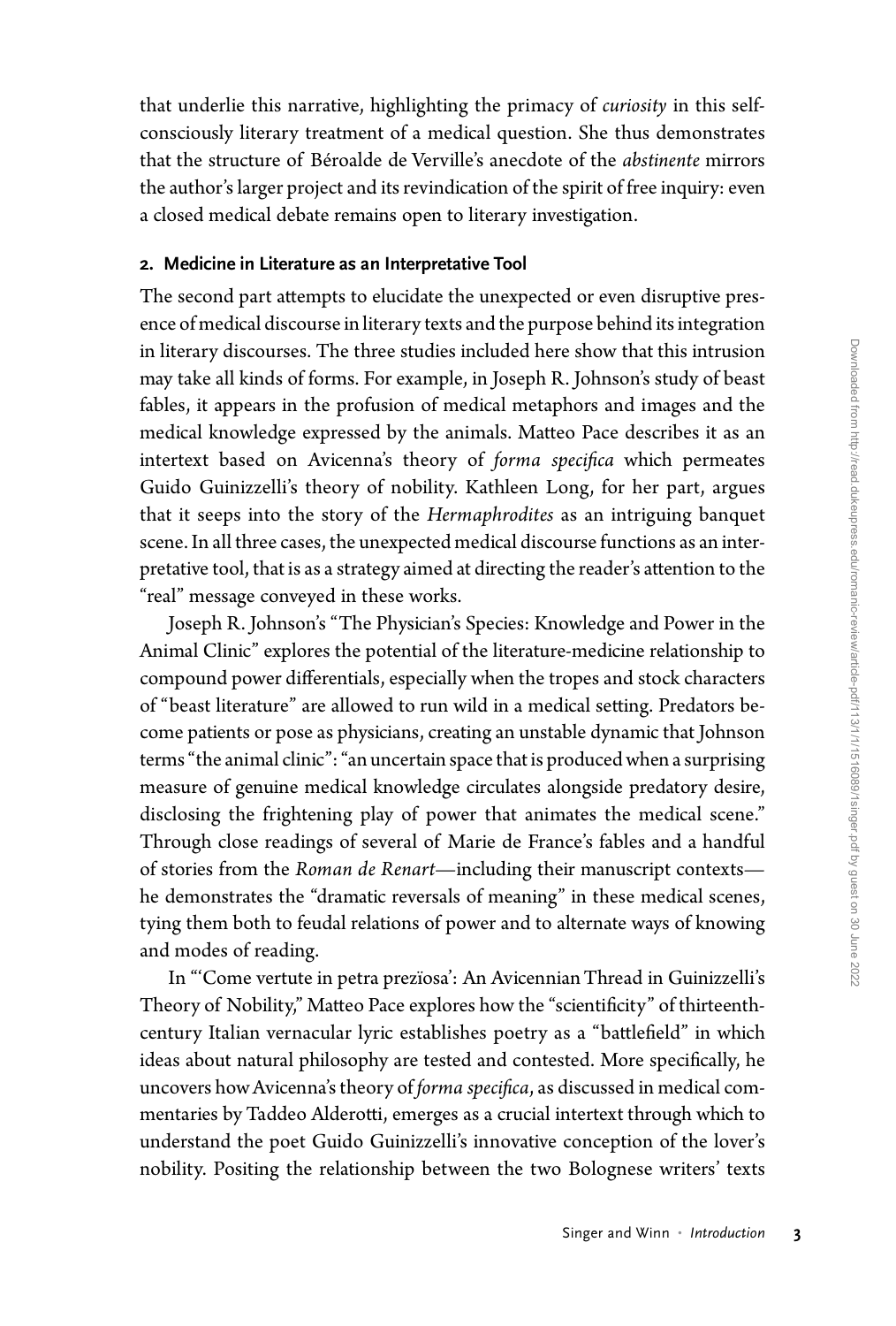not as the direct influence of a source, but as a parallel working through of a shared methodological problem, Pace sheds new light on the ways both medicine and literature served as instruments with which medieval Italian intellectuals sought to untangle "the webs of the natural world."

"In Dining with the Hermaphrodites: Courtly Excess and Dietary Manuals in Early Modern France,"Kathleen Long interrogates the presence and meaning of the banquet scene in The Island of Hermaphrodites (1605), a text which is usually read as a satire of the excesses atthe court of Henry III of France. Various aspects in this scene such as the emphasis on moderation and the maintenance of health that seem totally out of place in a work supposedly condemning excess lead her to believe that this episode is meant to be read as a dietary narrative reminiscent of the long tradition of dietary regimens beginning with Galen's own regimen. Her close reading further demonstrates that this episode takes after the dietary advice of the day, particularly that of Joseph Du Chesne who, in his Pourtraict de la santé, a work contemporary of The Island of Hermaphrodites, describes diet"not only as a means of balancing the bodily humors and preserving health, but also as a way of assuring better moral character." In view of the affinities between these two works and the cultural and political climate of early modern France, she concludes that the dietary discourse embedded in the Hermaphrodites'story of excess, by no means anodyne, is a means to call attention to the moral component of this political satire, that is the need for restoration of order by moral correction.

# 3. Literature as Medicine: Strategies of Self-Care

Considering what literature can offer to medicine, the last part takes as a case in point the illness story as a tool for healing. Two examples of this genre are taken here, the biographical narrative and lyrics composed by the fourteenth-century chronicler Gilles li Muisis about his loss of sight and subsequent cataract surgery, and the eclectic treatise by the fifteenth-century hearing-impaired Castilian nunTeresa de Cartagena. Yonsoo Kim illuminates the exceptional aspects of Teresa's writing at a time when it would have been unheard of for a woman to take the pen in order to speak of her torment as a physically challenged person. Julie Singer, on the other hand, focuses her attention on the methodological issues and the inevitable limitations of the illness narrative.

In "Chronicle Conditions," Julie Singer explores the illness story by Gilles li Muisis, as it is told in the biographical piece placed at the end of his Annales and in his vernacular lyrics. Both the narrative following the chronicle and the poems describe in detail the cataract surgery performed on li Muisis in 1351 and its results. Such personal accounts are difficult to come by and are therefore invaluable testimonies of the early beginnings of surgery. The use of writing and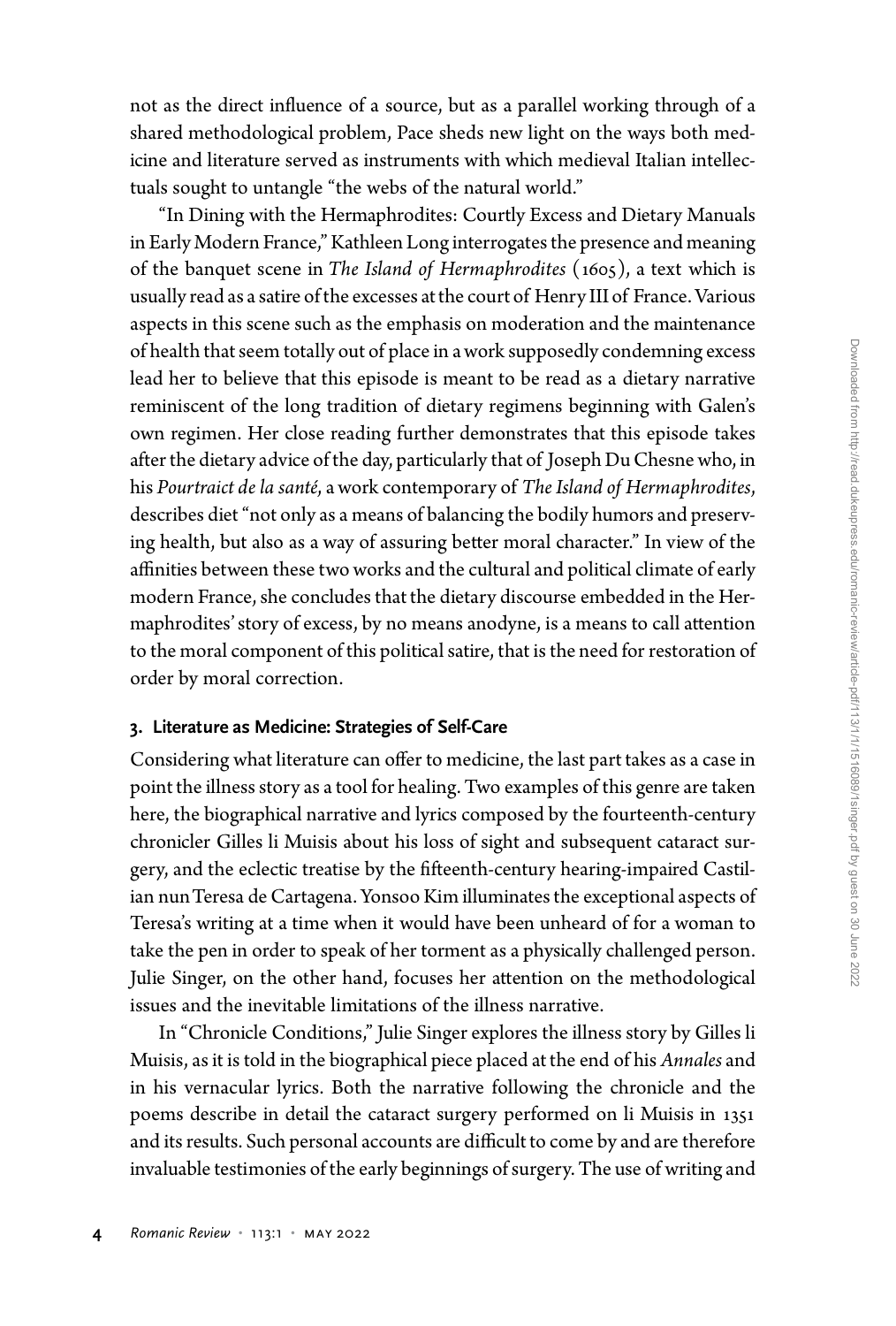in particular of the narrative form to overcome chaos and make sense of being ill provides awindow to the origins of narrative medicine, a field of inquiry that has enjoyed a resurgence of interest in recent decades. Singer focuses on various issues raised by these texts, for example the disturbing presence of an autobiographical narrative about eyesight impairment in a chronicle, a genre whose reliability is based precisely on eyewitnessing. Another type of issue is the difficulty encountered by the narrator/poet as he tries to reconcile the tensions emergent from the multiple disruptions that the disabling illness brings to human life, including, on the one hand, "chronotype disruption," <sup>2</sup> the changed relation to time that comes with progressive bodily deterioration, but also li Muisis's focus on ruptured time (then/now) as he writes from a simultaneously blind and sighted point of view; and, onthe other hand, biographical disruption as the lived experience of disability elicits questions around the mutability and the agency of the self. Was it the right thing to do, the storyteller wonders, to seek surgical correction of God-given blindness? Should he return to his normal activities once he recovers his sight? Curiously, li Muisis did not resume his writing after he recovered his sight.

Yonsoo Kim analyzes the interplay of literature, religion, and medicine and of gender, ethnicity, class, and ability—in "Teresa de Cartagena's Illness and Disability as Embodied Knowledge." Adopting an intersectional framework, Kim argues that the fifteenth-century deaf writer Teresa de Cartagena finds, in the categorical intersections she inhabits, the heuristic tools for her own literary self-fashioning. Though Teresa's disabled body changes her sense of self, the writer fashions a new self in her Arboleda de los enfermos (ca. 1475), rewriting her body as a source of power and as a marker of a redefined status that has altered the preexisting calculus of gender, ethno-religious identity, and familial lineage. Kim thus historicizes the notion of intersectionality: grounding the concept in a nuanced study of premodern power dynamics, she underlines the essential role of literature in the contestation of the body's power to shape social identity.

What, ultimately, does a specific focus on medieval and early modern European contexts bring to the broader study of literature and medicine? Each essay in this volume invites the reader to entertain new interpretative possibilities including the proposition that "the 'and' problem" is not a problem at all, or that medieval or early modern "literature" and "medicine" configure and conjoin themselves in a way that a simple "and" cannot capture. These studies offer a window onto earlier iterations of medicine/literature that are capacious enough to encompass each other, even to instantiate each other, as a site where textual culture, institutional power, and lived experience meet.